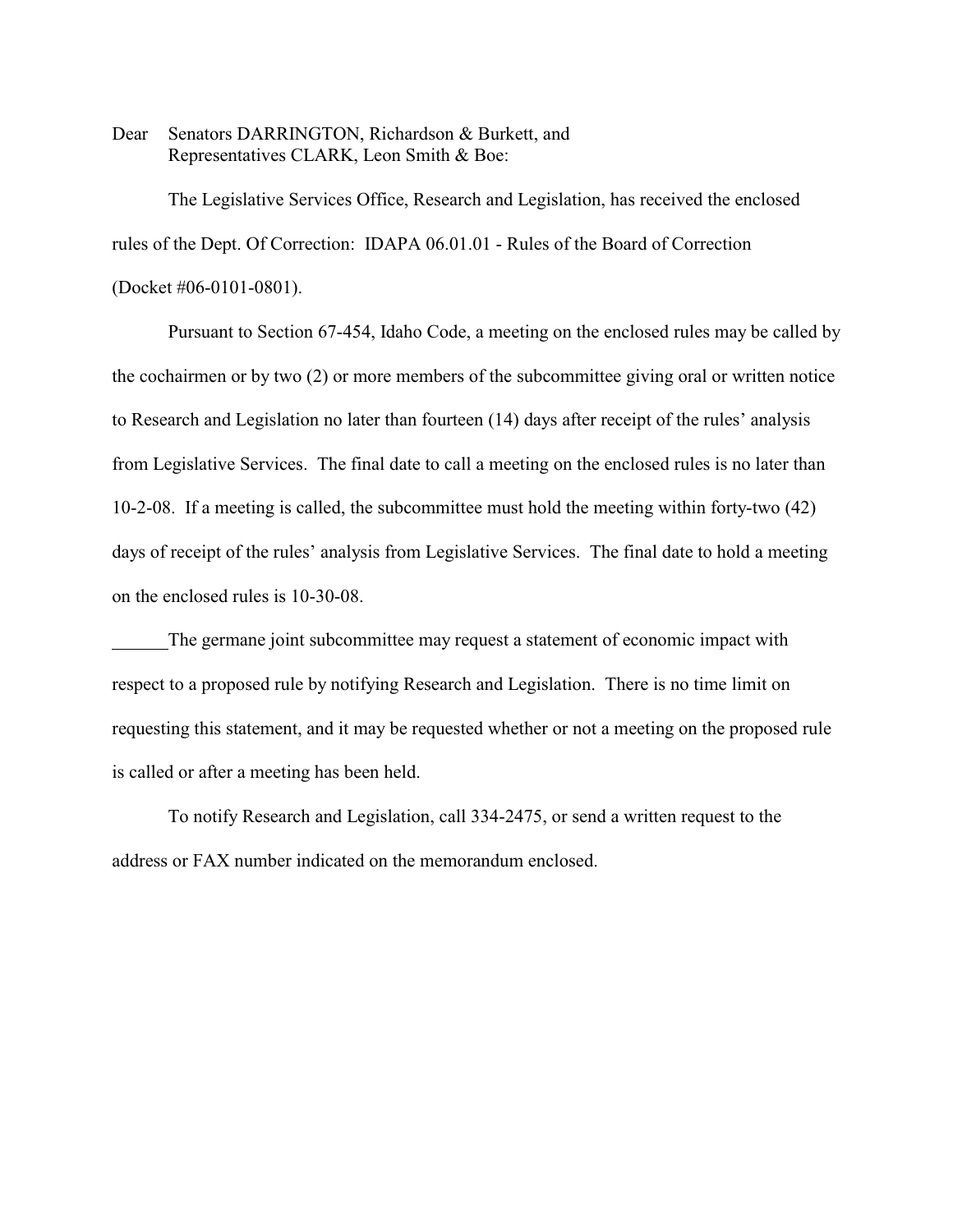# **MEMORANDUM**

| TO:             | Rules Review Subcommittee of the Senate Judiciary & Rules Committee and the<br>House Judiciary, Rules & Admin. Committee |
|-----------------|--------------------------------------------------------------------------------------------------------------------------|
| FROM:           | Katharine Gerrity, Principal Legislative Research Analyst                                                                |
| DATE:           | September 15, 2008                                                                                                       |
| <b>SUBJECT:</b> | Idaho Department of Correction                                                                                           |
|                 |                                                                                                                          |

## **IDAPA 06.01.01 - Rules of the Board of Correction (Docket #06-0101-0801)**

The Idaho Department of Correction submits notice of proclamation of rulemaking at IDAPA 06.01.01 - Rules of the Board of Correction. According to the Department, the purpose of the rule changes are to reflect current Department practices, standards, policies, procedures, and directives. The Department notes that the changes involve provisions relating to definitions, non-department literature distribution, custody of evidence, research requests, individuals present at executions and correspondence with inmates. The rule will be effective thirty days from the date of publication.

The proposed rule appears to be within the authority granted to the Department in Section 20-212, Idaho Code.

cc: Idaho Department of Correction

Lorenzo Washington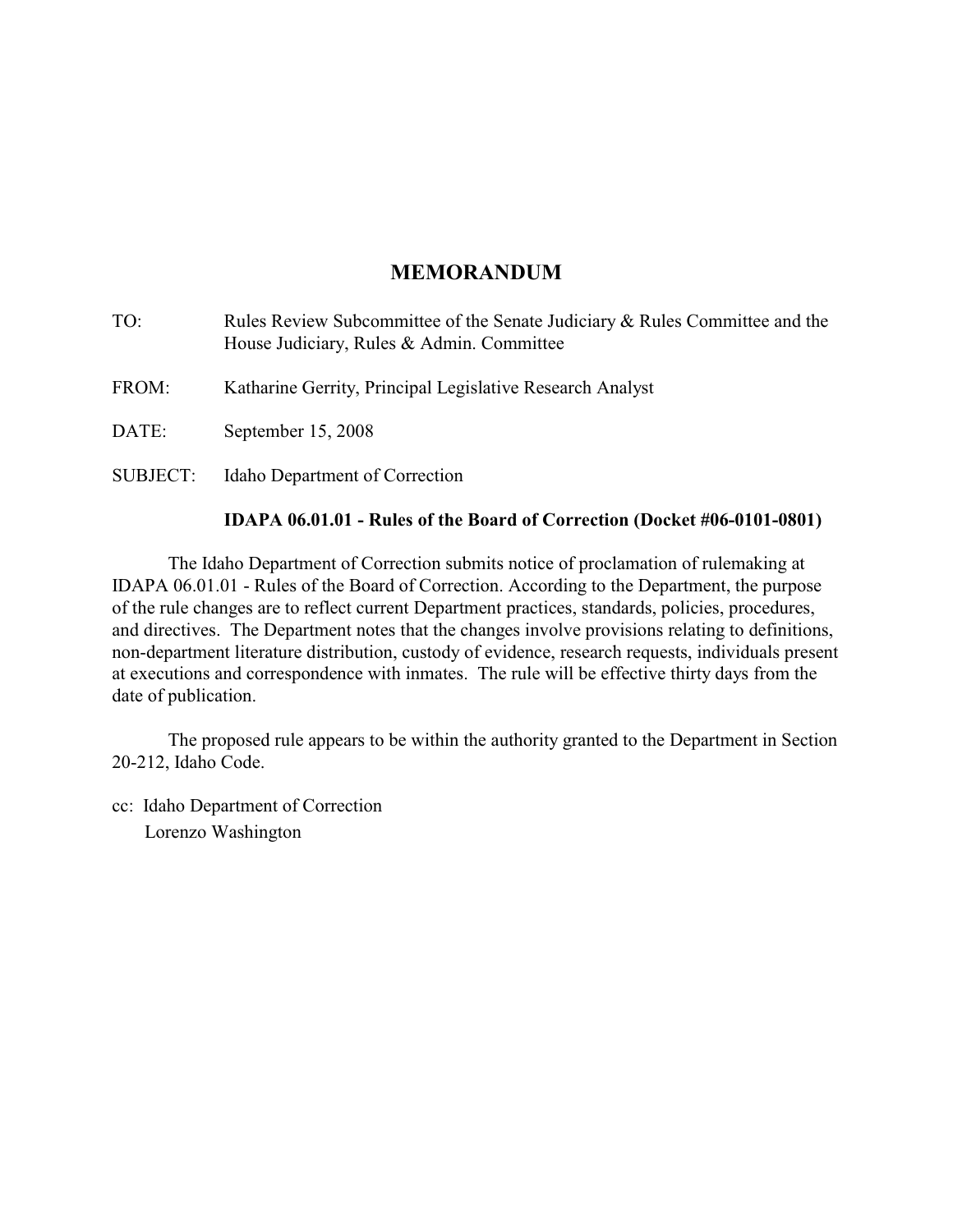# **IDAPA 06 - BOARD OF CORRECTION 06.01.01 - RULES OF THE BOARD OF CORRECTION DOCKET NO. 06-0101-0801 NOTICE OF PROCLAMATION OF RULEMAKING**

**EFFECTIVE DATE:** The final effective date of this rule is October 31, 2008.

**AUTHORITY:** In compliance with Section 67-5221(1), Idaho Code, notice is hereby given that this agency has initiated proposed rulemaking procedures. Section 20-212, Idaho Code, requires the Idaho State Board of Correction to make rules. Pursuant to Section 20-212(1), Idaho Code, rules of the Idaho State Board of Correction are subject to review of the Idaho State Legislature pursuant to Sections 67-454, 67-5291, and 67-5292, Idaho Code, but no other provisions of Title 67, Chapter 52, Idaho Code, shall apply to the Board, except as otherwise specifically provided by statute. In accordance with Section 20-212(1) of the Idaho Code, this rule shall become final and effective thirty (30) days after the date of publication in the Idaho Administrative Bulletin.

**PUBLIC HEARING SCHEDULE:** Pursuant to Section 20-212(1), Idaho Code, public hearing(s) concerning this rulemaking will not be scheduled.

**DESCRIPTIVE SUMMARY:** The following is a nontechnical explanation of the substance and purpose of the proposed rulemaking:

The proposed rulemaking is necessary to reflect current Idaho Department of Correction (IDOC) practices, standards, policies, procedures, and directives. Board of Correction rule changes are summarized by sections as follows:

**010. Definitions** - Amendment is necessary to make the IDAPA rule definitions consistent with the standardized terms and definitions approved by the IDOC's Standards and Operating Procedure Review Committee (SOPRC), which are being used in revised policies and procedures.

**109. Literature Distribution** - Amendment is necessary to clarify that this section only pertains to nondepartment literature and to include division chiefs and facility heads as authorities for approving the posting of any non-department literature.

**116. Custody of Evidence** - As requested by Representative Luker in the 2008 Legislative Session, amendment is necessary to ensure that the Department also disposes of contraband pursuant to any laws that are applicable.

**134. Research Requests** - As requested by Representative Luker and Chairman Smith in the 2008 Legislative Session, amendment is necessary to make it clear that the Internal Review and Human Subject Review Board's are not affiliated with the Department or the Board.

**135. Executions** - Amendment is necessary to make Subsection 135.06, Witnesses to the Execution, consistent with standard operating procedure (SOP) 135.02.01.001, *Execution Procedures*.

**402. Correspondence with Inmates** - Amendment is necessary to make Subsection 402.01, Incoming Mail; Subsection 402.02, Legal Mail; Subsection 402.03, Confidential Mail; and Subsection 402.04, Prohibited Mail, consistent with SOP 402.02.01.001, "Mail Handling in Correctional Facilities."

**FEE SUMMARY:** There is no increase in fees imposed with this rulemaking.

**FISCAL IMPACT:** There is no fiscal impact on general funds for this rulemaking.

**NEGOTIATED RULEMAKING:** Pursuant to IDAPA 04.11.01.811, negotiated rulemaking was not conducted because Section 20-212(1) exempts the Idaho State Board of Correction from conducting negotiated rulemaking.

**ASSISTANCE ON TECHNICAL QUESTIONS, SUBMISSION OF WRITTEN COMMENTS:** For assistance on technical questions concerning the proposed rule, contact Lorenzo Washington, Policy Program Coordinator, at (208) 658-2133.

**Idaho Administrative Bulletin Page 82 October 1, 2008 - Vol. 08-10**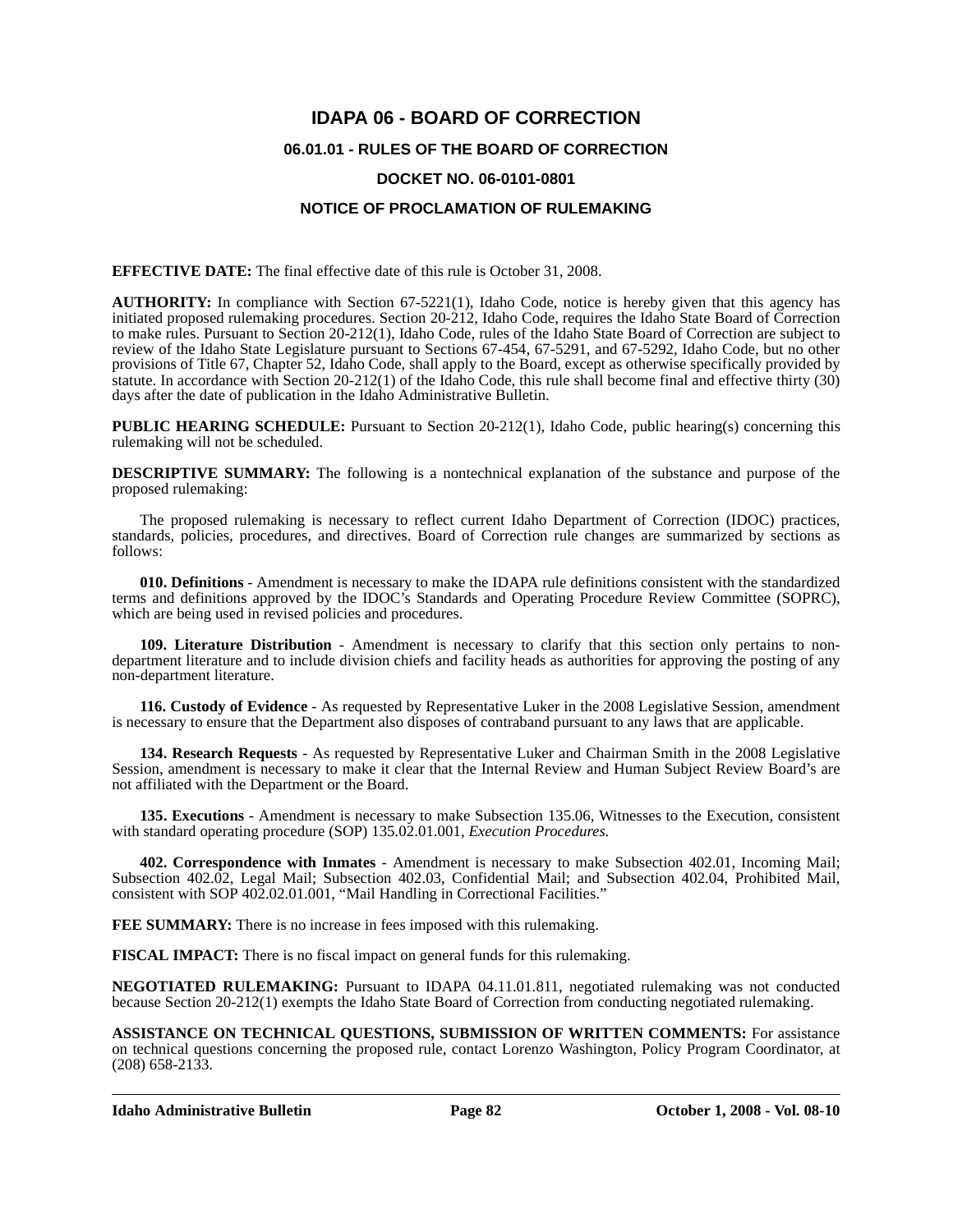DATED this 20th day of August, 2008.

Lorenzo Washington Policy Program Coordinator Idaho Department of Correction 1299 N Orchard St Suite 110 Boise, ID 83706 Ph: (208)658-2133; Fax: (208)327-7404

#### **THE FOLLOWING IS THE TEXT OF DOCKET NO. 06-0101-0801**

#### **010. DEFINITIONS.**

**01.** Archival Research. Research requiring access to stored historical data, files, documentation, video tapes, electronically sorted data, or written material. (11-5-99) or audio tapes, electronically sorted data, or written material.

**02. Attorney of Record**. An attorney appointed by a court or retained by an inmate in a legal action. (11-5-99)

**03. Board**. The State Board of Correction. (11-5-99)

**04. Case Management File**. An approved collection*, in either hand or electronic form,* of legal documents, reports, submissions, statements, and support materials used in making decisions about an inmate (offender), parolee, or probationer regarding classification, treatment, programming, management, and parole, or clemency.  $\frac{(10-5-0.7)(10-31-0.8)}{(10-5.7)(10-31)}$ clemency. *(10-5-07)*(10-31-08)

**05.** Chief. The exempt employee in authority over a division of the Department. Chief is commonly referred to as the division chief. (10-5-07)

**06. Commission of Pardons and Parole**. The decision-making body that has the authority to grant, revoke, reinstate, or refuse parole. The Commission of Pardons and Parole is commonly referred to as the Parole<br>Commission. (10-5-07) Commission. (10-5-07)

**07. Contact Visiting**. Visiting where no physical partition, such as a window or wall, separates the visitor and the inmate. Physical touch may be allowed. (10-5-07)

**08. Contraband**. Any thing, of any kind, that is prohibited by Board, Department, or facility rules, policies, directives, or standard operating procedures. Contraband also includes any thing, of any kind, that a facility head has not approved:  $(10-5-07)$ 

| a. | For possession by an inmate: or | $(10-5-07)$ |
|----|---------------------------------|-------------|
|----|---------------------------------|-------------|

**b.** To bring into a facility or onto Department property. (10-5-07)

**09. Contractor**. A person who has entered into a contract with the Board or Department, or a contract with the State of Idaho administered by the Board or Department to provide any service. (11-5-99)

**10. Department**. The State Department of Correction. (11-5-99)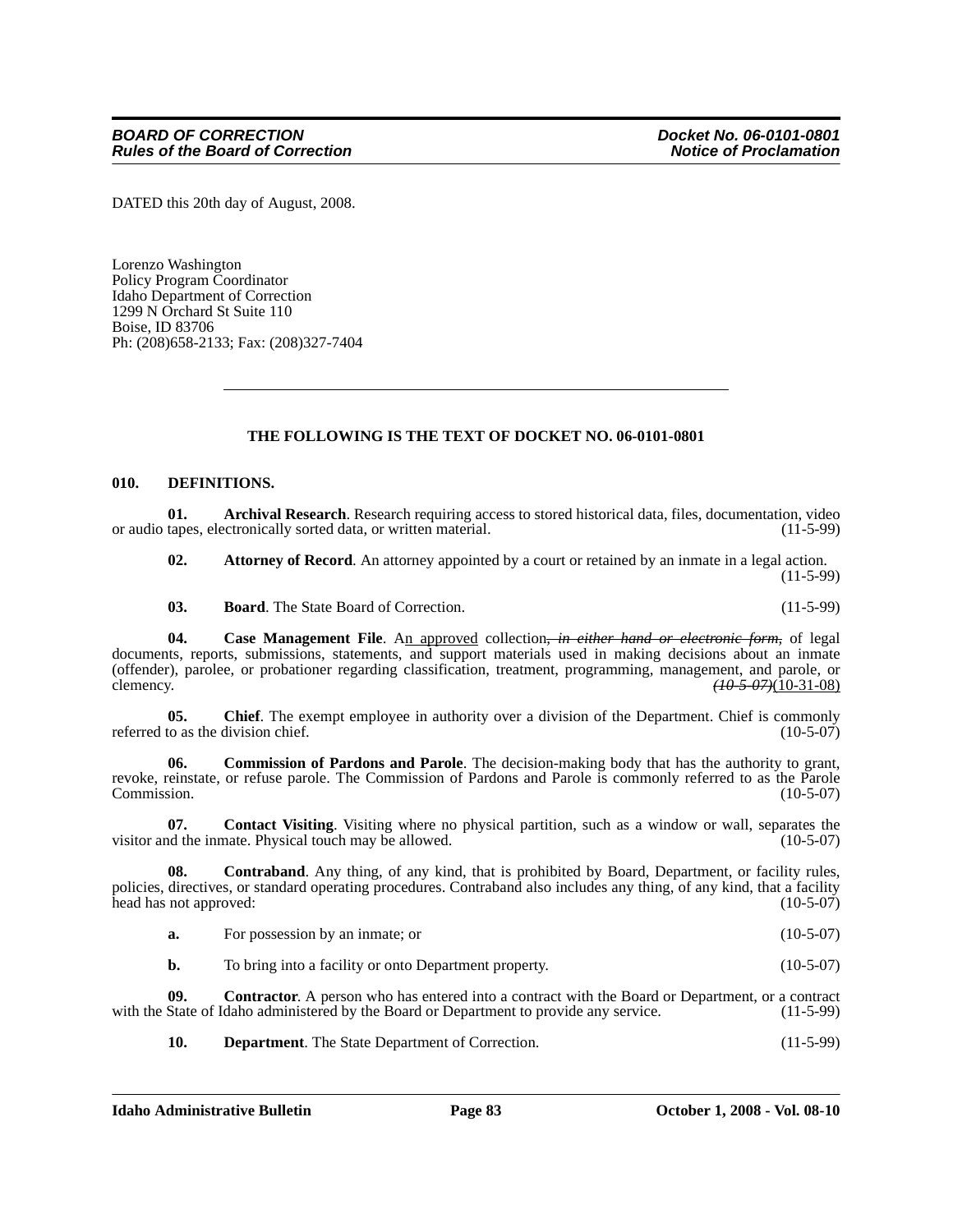| Department.    | 11.                         | Department Property. Real property owned, leased, operated, or managed by the Board or                                                                                                                                                                                                                                                | $(10-5-07)$ |
|----------------|-----------------------------|---------------------------------------------------------------------------------------------------------------------------------------------------------------------------------------------------------------------------------------------------------------------------------------------------------------------------------------|-------------|
|                | 12.                         | Directive. A sequence of steps within a particular division to implement a procedure.                                                                                                                                                                                                                                                 | $(11-5-99)$ |
|                | 13.                         | <b>Director.</b> The director of the Department of Correction.                                                                                                                                                                                                                                                                        | $(11-5-99)$ |
|                | 14.                         | Division. An operating unit of the Department. Department divisions are the divisions of Prisons,<br>Community Corrections, Education and Treatment, and Management Services.                                                                                                                                                         | $(10-5-07)$ |
|                | 15.                         | <b>Execution.</b> The carrying out of a sentence of death.                                                                                                                                                                                                                                                                            | $(11-5-99)$ |
|                | 16.                         | <b>Facility.</b> A building or residence, including the property and land where the building or residence is<br>located, owned, leased, operated, or managed by the Board or Department.                                                                                                                                              | $(10-5-07)$ |
|                | 17.<br>Department facility. | <b>Facility Head.</b> The person primarily responsible for overseeing, managing or operating a                                                                                                                                                                                                                                        | $(10-5-07)$ |
| a division.    | 18.                         | Field Memoranda. Detailed guidelines to implement directives within a facility or a service unit of                                                                                                                                                                                                                                   | $(11-5-99)$ |
|                | 19.                         | Health Authority. The Department employee who is primarily responsible for overseeing or<br>managing the Department's medical and mental health services. The health authority is commonly referred to as the<br><i>medical</i> health services <i>manager</i> director.<br>$(10-5-07)(10-31-08)$                                     |             |
|                | 20.                         | <b>Immediate Family -- Offender</b> . The immediate family of an inmate is:                                                                                                                                                                                                                                                           | $(10-5-07)$ |
|                | a.                          | The mother or father of the inmate, including step parent;                                                                                                                                                                                                                                                                            | $(11-5-99)$ |
| of the inmate; | b.                          | The brother or sister of the whole or half $(1/2)$ blood or by adoption, or the stepbrother or stepsister                                                                                                                                                                                                                             | $(11-5-99)$ |
|                | c.                          | The wife or husband of the inmate, as proved by marriage license or other operation of law;                                                                                                                                                                                                                                           | $(11-5-99)$ |
|                | d.                          | The natural child, adopted child or stepchild of the inmate;                                                                                                                                                                                                                                                                          | $(11-5-99)$ |
|                | e.                          | The grandparents of blood relation to the inmate; or                                                                                                                                                                                                                                                                                  | $(11-5-99)$ |
|                | f.                          | The grandchildren of blood relation to the inmate.                                                                                                                                                                                                                                                                                    | $(11-5-99)$ |
|                | 21.                         | <b>Inmate.</b> An individual in the physical custody of the Board.                                                                                                                                                                                                                                                                    | $(11-5-99)$ |
|                | 232.                        | Minor. An individual less than eighteen (18) years old.                                                                                                                                                                                                                                                                               | $(10-5-07)$ |
|                | 243.                        | <b>Noncontact Visiting.</b> Visiting with an inmate where there are physical barriers between the visitor<br>and the inmate and the inmate and visitor are not allowed to touch. Verbal communication is generally accomplished<br>through telephones, speakers, or openings in the physical barrier designed to allow sound to pass. | $(10-5-07)$ |

224. Non-DepartmentLiterature. Notices, placards, banners, advertisements, and other writings not d by the Department for Department distribution.  $\frac{(H-5-99)(10-31-08)}{(10-11-11)}$ generated by the Department for Department distribution.

**25. Offender**. A person under the legal care, custody, supervision, or authority of the Board, including within or without the State pursuant to agreement with another state or contractor. (10-5-07) a person within or without the State pursuant to agreement with another state or contractor.

**26. Parolee**. An offender who: (10-5-07)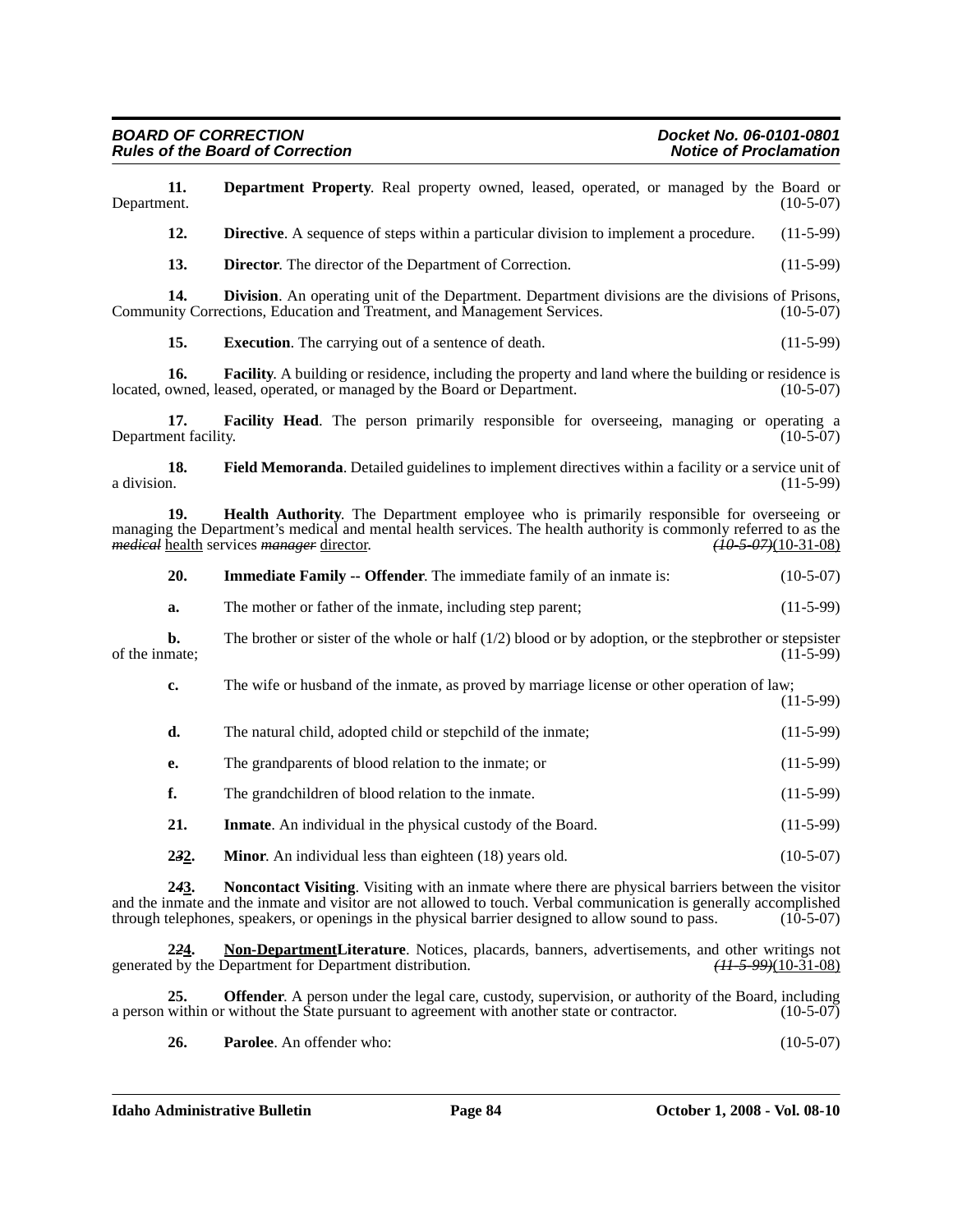| <b>BOARD OF CORRECTION</b>              | Docket No. 06-0101-0801       |
|-----------------------------------------|-------------------------------|
| <b>Rules of the Board of Correction</b> | <b>Notice of Proclamation</b> |

**a.** Is released from a facility by the paroling authority prior to the completion of his sentence; (10-5-07)

**b.** Agrees to comply with certain conditions established by the paroling authority; and (10-5-07)

**c.** Remains under the control of a probation and parole officer (PPO) for the established period of supervision. *(10-5-07)*(10-31-08)

**27. Penological Interests**. The security, programmatic, and rehabilitative interests of the Board and the Department. (11-5-99)

**28.** Person. An individual, corporation, governmental entity or organization, however organized or constituted. (11-5-99) constituted. (11-5-99)

**29. Photo Identification**. A state issued driver's license, a state issued identification card displaying a photograph, or a current valid passport. (10-5-07) photograph, a military issued identification card displaying a photograph, or a current valid passport.

**30. Post Order**. A detailed set of guidelines and procedures for each post or area of employee assignment which governs and explains the duties of the employee assigned to the post or area of responsibility.  $(11 - 5 - 99)$ 

**31. Probationer**. An offender who the courts allow to continue to live and work in the community, instead of being sent to prison, while being supervised by a probation and parole officer (PPO) for an established period of time. *(10-5-07)*(10-31-08)

**32. Procedure**. A sequence of steps or actions to be followed to implement and support a rule or policy. (11-5-99)

**33.** Public. A person, of the general public, that does not include offenders, contractors, vendors, volunteers, interns, or the employees of the Board, Department, or the Commission of Pardons and Parole. (10-5-07)

**34. Public Information Officer**. An employee of the Department designated by the director to be the primary contact person from whom the public and media may request information. (11-5-99)

**35. Regular Volunteer**. Any approved person, not employed by the Idaho Department of Correction (IDOC), who is at least eighteen (18) years of age and, of his own free will, provides good or services, for no monetary or material gain, to a facility and/or any of its sections. This person must: (10-5-07) monetary or material gain, to a facility and/or any of its sections. This person must:

| а. | Completed an application;                                | $(10-5-07)$ |
|----|----------------------------------------------------------|-------------|
| b. | Receive volunteer and facility orientation training; and | $(10-5-07)$ |

**c.** Be approved by a facility head or designee. (10-5-07)

**36. Student Intern Volunteer**. An approved college or university student who, as part of an academic program, offers his time or services to help enhance the mission, activities, and programs of the Department, which also helps further his professional development. Some student interns may receive compensation from the Department. (See also Regular Volunteer.) (10-5-07)

**37. Tobacco Products**. Cigarettes, whether packaged or hand rolled, cigars, snuff, chew, or any other variation of a product containing tobacco. (11-5-99)

**38. Vendor**. A person who supplies goods or services to the Board or any operation or facility under the authority of the Board. (11-5-99)

**39. Visiting Staff**. Employees of the Department or the Commission of Pardons and Parole conducting business in the Department central office building on a regular or irregular basis. (10-5-07)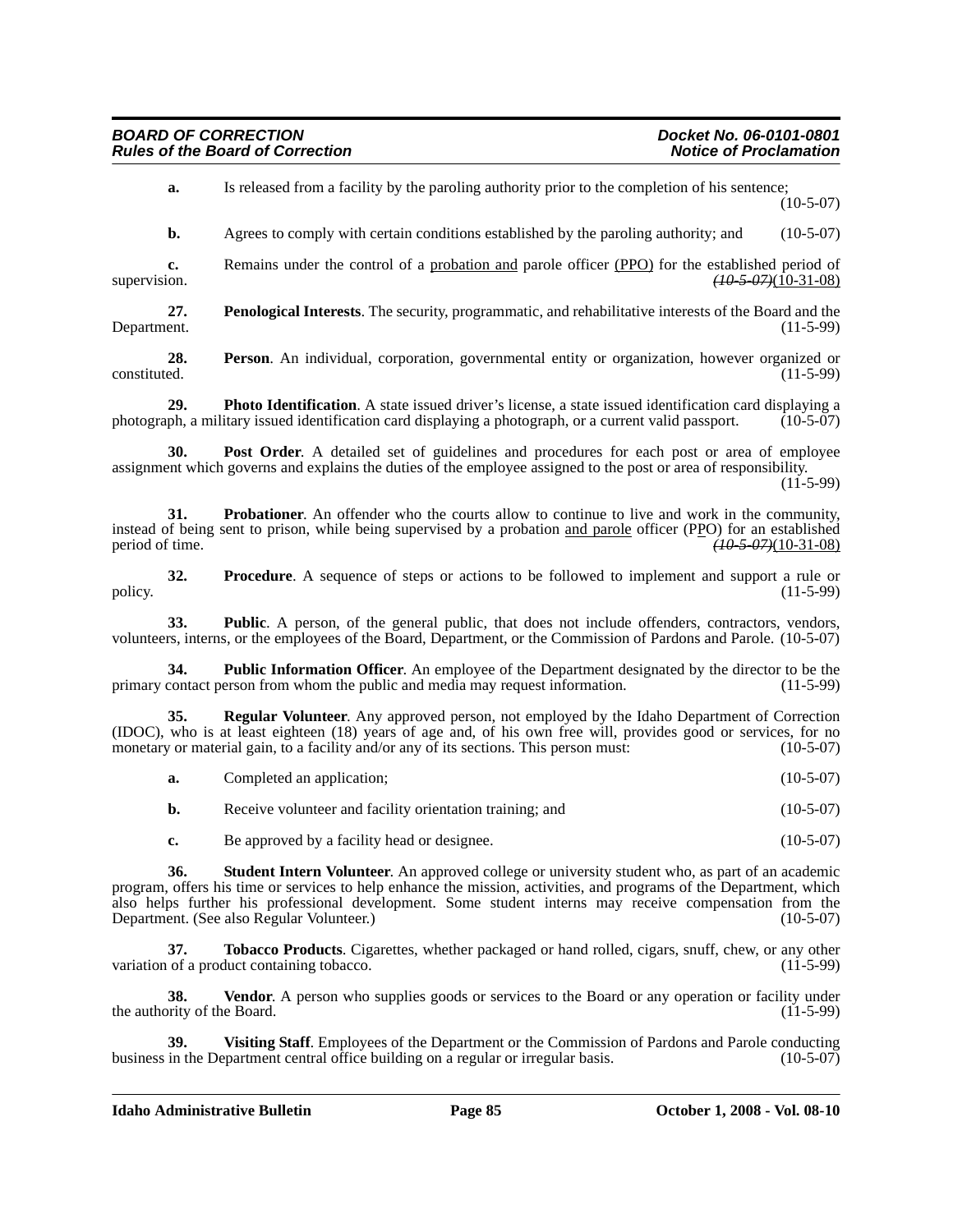**40. Visitor**. A member of the public, as defined herein, who is approved to visit a Department facility.  $(10-5-07)$ 

**41. Volunteer**. An approved person who volunteers or donates time or services to the Board or a Department operation or facility. (10-5-07)

**42. Work Site**. Any place where inmates may be found when assigned to a work project. (11-5-99)

### *(BREAK IN CONTINUITY OF SECTIONS)*

#### **109. NON-DEPARTMENT LITERATURE DISTRIBUTION.**

No person shall post any <u>non-department</u> literature or notice on or in any Department property or facility without approval of the director, or designee chief, or facility head.  $(11.5.99)(10-31-08)$ approval of the director, *or designee* chief, or facility head.

#### *(BREAK IN CONTINUITY OF SECTIONS)*

#### **116. CUSTODY OF EVIDENCE.**

**01. Evidence Retained**. Items of evidence retained by the Department for use in any proceeding concerning an offender shall be maintained in a safe and secure manner until completion of the proceedings, including appeal. A member of the public claiming an interest in an item of evidence may file a written request with the Department for its return.

**02. Drugs Disposed Of**. Items of evidence in the form of narcotics or other usable drugs shall be given to a law enforcement agency for disposal. (11-5-99)

**03. Contraband Not Returned**. Items of evidence which are now contraband or were contraband at the time they came into the possession of the Department shall not be given to any claimant but may be disposed of according to the Department's standard operating procedures and applicable state and/or federal laws.

*(10-5-07)*(10-31-08)

#### *(BREAK IN CONTINUITY OF SECTIONS)*

#### **134. RESEARCH REQUESTS.**

The Board may allow access to records, employees and offenders in the custody of the Board for purposes of appropriate and ethical research relevant to the Board's penological interests. (11-5-99) appropriate and ethical research relevant to the Board's penological interests.

**01. Archival Research**. Archival research which is based solely on data collection from an existing by will be conducted according to Idaho public records laws. data base will be conducted according to Idaho public records laws.

**02. Research Conducted on Offenders**. Research conducted on offenders may be conducted by professional researchers, including private consultants and Department employees, graduate students supervised by graduate level professionals, or undergraduate students supervised by Department staff undertaking research projects implemented and designed by Department administrators. (11-5-99)

**03.** Required Documentation. A written proposal, a copy of the school's Internal Review or Human Subject Review Board approval (if applicable), and a copy of the consent form will be required for all requests to conduct research with offenders. Required documentation will be initially submitted to the facility head, or designee,

#### **Idaho Administrative Bulletin Page 86 Corollary Page 86 Corollary Page 86 Corollary Page 86 Corollary Page 86 Corollary Page 86 Corollary Page 86 Corollary Page 86 Corollary Page 86 Corollary Page 86 Corollary Page 86 Cor**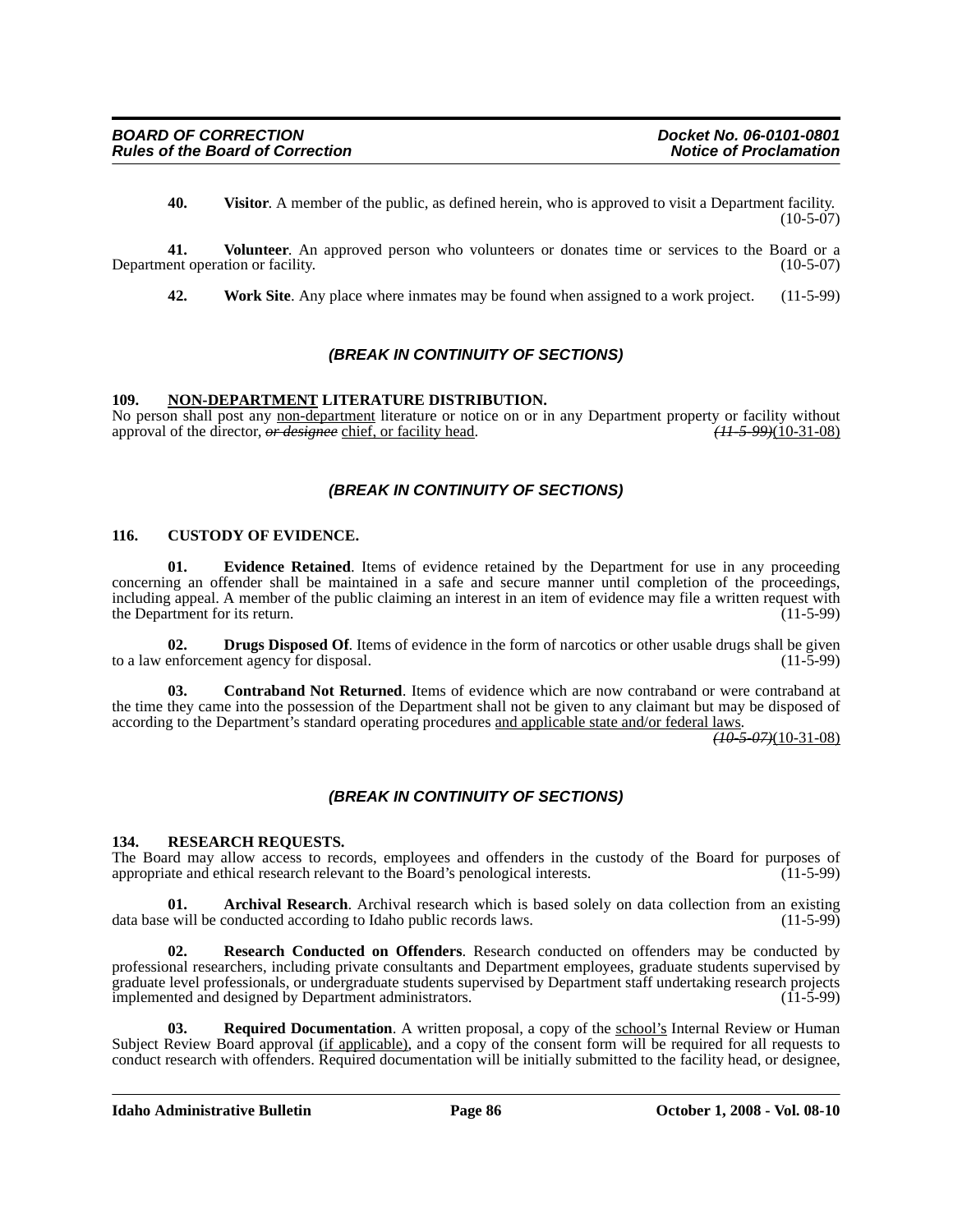| <b>BOARD OF CORRECTION</b>              | Docket No. 06-0101-0801       |
|-----------------------------------------|-------------------------------|
| <b>Rules of the Board of Correction</b> | <b>Notice of Proclamation</b> |

of the site where research is to take place. Required documentation must be submitted ninety (90) days prior to the proposed research start date.  $(40.5.07)(10.31-08)$ proposed research start date.

**a.** The written proposal will include a statement of the significance of the study, a research hypothesis or problem statement, an estimate of the time parameter for the project's completion, and a clear statement of the research methodology, a definition of the population, the sample selection, the design, ethical procedures, a discussion on dissemination of written research reports and legal parameters. (11-5-99) discussion on dissemination of written research reports and legal parameters.

**b.** The written proposal, copy of the Internal Review or Human Subject Review Board approval, and copy of the consent form will be reviewed by the facility head, or designee, of the site where the research is to take place. These documents will be reviewed for compatibility with Department goals, programs and needs for research. In addition, these documents may be rejected or returned for resubmission because there is a lack of compatibility with stated Board or Department goals, programs and needs for research, the research is inappropriate for conducting under the auspices of the Board or Department, or there is a failure to meet the required proposal criteria. (10-5-07)

**c.** Department employees conducting research at the request of the Department and professional researchers retained by the Department may be exempt from the requirement to submit a written research proposal. (11-5-99)

**d.** Department employees who wish to conduct research not requested by the Department must submit the required documentation noted in Subsection 134.03. (10-5-07)

**e.** Acceptable research proposals will be forwarded to the chief of the division where the research is to take place for final approval. Certain projects involving offenders should be approved with minimal review. Those projects include: (10-5-07)

i. Research conducted in a manner that does not link information gathered to the identity of the ints; participants;

ii. Research on regular and special instructional techniques; (11-5-99)

iii. Research involving the administration of standard tests, when information from the tests cannot be linked to the identities of the subjects; and (11-5-99)

iv. Research involving surveys or interview procedures where the responses cannot be identified back to the respondents. (11-5-99)

**04. Rights of Offenders**. The rights and welfare of any offender research subjects will be safeguarded at all times.  $(11-5-99)$ 

**05. Use of Offenders in Medical Experimentation Prohibited**. The use or participation of offenders in medical, pharmaceutical or cosmetic experiments is expressly prohibited. (11-5-99)

**06.** Written Report Required. The principal researchers shall be required to provide the Department ppy of the completed research results. (11-5-99) with a copy of the completed research results.

**07. Termination of Project**. The director, any division chief, facility head, or designee may terminate approved research at any time for noncompliance with any rule, policy or procedure, directive, or condition previously agree upon, or for cause generated by an emergency situation or at the discretion of the director. (10-5-07)

#### **135. EXECUTIONS.**

**01. Personnel Assigned to Execution**. Idaho Maximum Security Institution personnel will carry out the execution warrant. The facility head of the Idaho Maximum Security Institution shall be the official executioner. (11-5-99)

**02. Method of Execution**. Execution of the sentence of death shall be by lethal injection. If the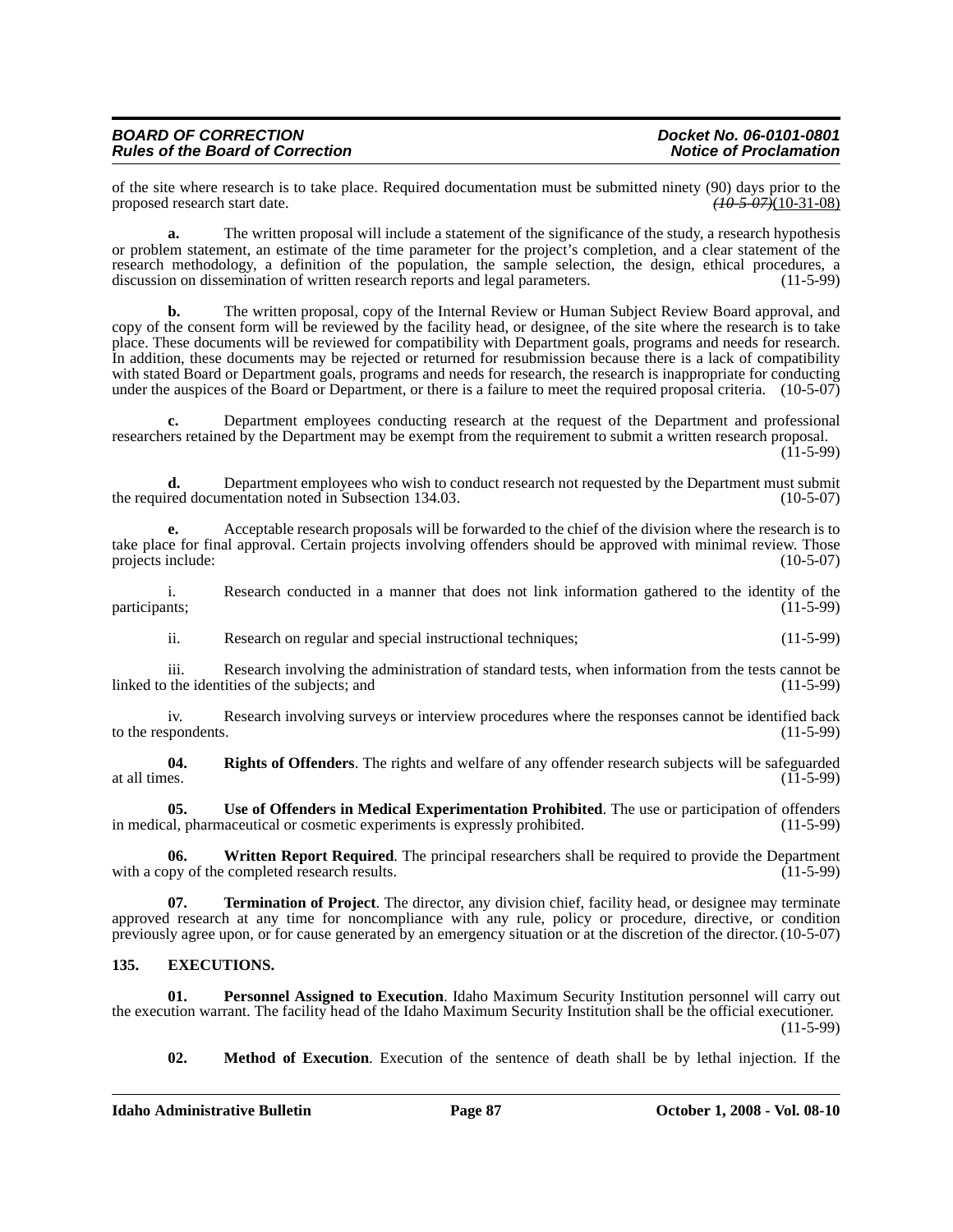| <b>BOARD OF CORRECTION</b>              | Docket No. 06-0101-0801       |
|-----------------------------------------|-------------------------------|
| <b>Rules of the Board of Correction</b> | <b>Notice of Proclamation</b> |

director determines that a competent lethal injection team cannot be assembled, execution shall take place by firing squad. (11-5-99) squad.  $(11-5-99)$ 

**03. Media Coordination**. Department personnel will coordinate media activity and provide logistics and communications support. A media center shall be established. The pre-execution briefing will be delivered in the media center. Media witnesses will be chosen pursuant to Department procedure. The selection of media witnesses will occur in the media center. (11-5-99) will occur in the media center. The post-execution briefing will occur in the media center.

**04. Public Information Officer to Handle Media Requests**. The director will designate a public information officer to deal with execution-related media requests and releases of information. (11-5-99)

**05. Parking and Demonstration Areas Provided**. Areas for public and media parking will be provided and maintained in a secure manner. Areas for public gathering and demonstration of support or opposition to the death penalty will be provided and maintained in a secure manner. (11-5-99)

**06.** *Witnesses to* **Individuals Present at the Execution**. *An area will be provided for the gathering of official witnesses and media witnesses immediately prior to the scheduled execution.* A total of twenty-one (21) occupants is the limit in the execution *viewing area* facility at one (1) time. Persons allowed in the execution viewing area *during the execution procedures* are: *(11-5-99)*(10-31-08)

**a.** *The injection team as identified by the facility head of the Idaho Maximum Security Institution* Idaho Department of Correction (IDOC) Staff;

| (IMSI); |             | The injection team as identified by the facility head of the Idaho Maximum Security Institution | $(10-31-08)$ |
|---------|-------------|-------------------------------------------------------------------------------------------------|--------------|
|         | 11.         | The director:                                                                                   | $(10-31-08)$ |
|         | <u>iii.</u> | A representative from the Idaho Board of Correction;                                            | $(10-31-08)$ |
|         | 1V.         | The chief of the Division of Prisons; and                                                       | $(10-31-08)$ |
|         | <u>v.</u>   | <b>IMSI</b> facility head:                                                                      | $(10-31-08)$ |

**b.** *The director, the chief of the Division of Prisons, and the facility head of the Idaho Maximum Security Institution* Witnesses; *(10-5-07)*(10-31-08)

| ei.               | The coroner:                                                                                      | $(11-5-99)$           |
|-------------------|---------------------------------------------------------------------------------------------------|-----------------------|
| $di$ i.           | The sheriff from the county of conviction;                                                        | $(11-5-99)$           |
| eiii.             | The prosecuting attorney from the county of conviction;                                           | $(11-5-99)$           |
| $f_{\rm IV}$ .    | A spiritual advisor of the inmate's choosing;                                                     | $(11-5-99)$           |
| $g_{y}$           | The sentencing judge;                                                                             | $(11-5-99)$           |
| $h_{\text{VI}}$ . | A representative from the Governor's office;                                                      | $(11-5-99)$           |
| ivii.             | The Attorney General or his representative;                                                       | $(11-5-99)$           |
| $j$ viii.         | A representative from the Board A member of the victim's family; and                              | $(10-5-07)(10-31-08)$ |
| 1X.               | A friend or member of the offender's family; and                                                  | $(10-31-08)$          |
| $kx$ .            | <i>The</i> A maximum of four (4) news media pursuant to Subsection 135.03. A maximum of seven (7) |                       |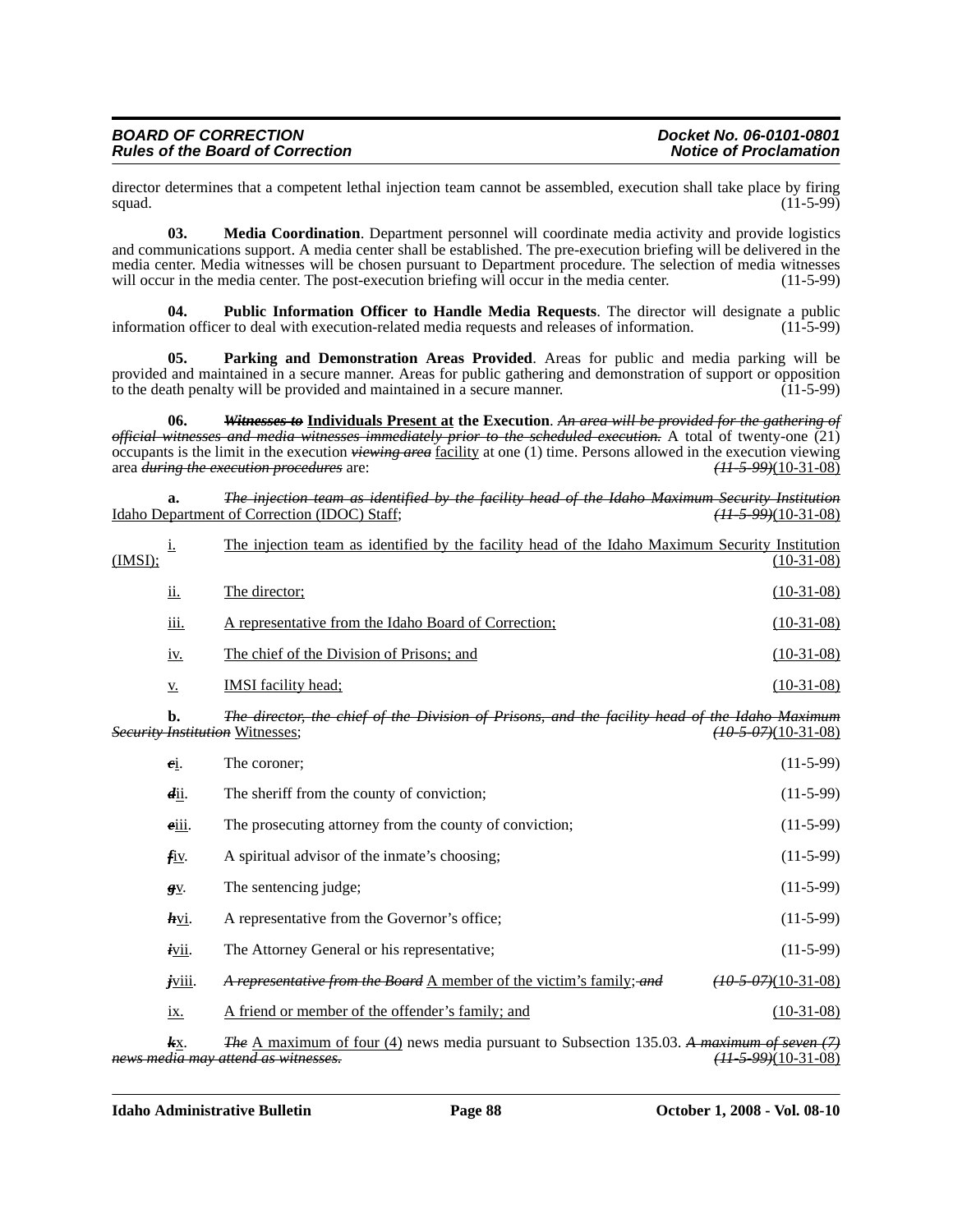#### *(BREAK IN CONTINUITY OF SECTIONS)*

#### **402. CORRESPONDENCE WITH INMATES.**

**01.** Incoming Mail. All incoming mail shall be opened and inspected to ensure it does not contain prohibited items as described in Section 402. Mail may be withheld subject to the provisions of Subsection 402.04 and 402.05. (10-5-07) and  $402.05$ . (10-5-07)

**a.** Books, magazines, *and* newspapers, and other publications may only be received directly from a legitimate publisher or other legitimate business source. Legitimacy of the source shall be in the sole discretion of the facility head or designee. facility head or designee.

**b.** Any *cash*, money order<sub>f</sub> or cashier's check enclosed will be credited to the inmate's trust account, except that money or other forms of exchange hidden or concealed in the correspondence shall be considered contraband and confiscated. Unapproved items of value not otherwise contraband must be returned to the sender at the inmate's expense within forty-five (45) days or they will be considered contraband and confiscated.

*(10-5-07)*(10-31-08)

**02. Legal Mail**. Legal mail is confidential communication directly between an offender and an attorney (for the purposes of seeking or providing legal services only), an offender and the court, *and per court rules,* opposing parties for service of documents *and* (pursuant to court rules), or sheriff offices for service of documents (pursuant to court rules). (*10-5-07*)(10-31-08) (pursuant to court rules).

**a.** To be recognized and treated as legal mail, correspondence from a legal source must be clearly marked "Legal Mail" and display the name, title and address of the sender. (10-5-07)

**b.** Mail that does not meet the requirements of Section 402 shall be treated as regular mail. (10-5-07)

**c.** Legal mail should be opened in the presence of the inmate and may be scanned to ensure that it does not violate the provisions of Section 402, Department policies, or division standard operating procedures.

 $(10-5-07)$ 

**d.** Legal mail that violates the provisions of Section 402, Department policies, or division standard g procedures may be withheld. (10-5-07) operating procedures may be withheld.

**e.** Any sender of legal mail that violates the provisions of Section 402, Department policies, or standard operating procedures may, at the sole discretion of the division chief, have all incoming and outgoing mail treated as regular mail. (10-5-07) (10-5-07)

**f.** Any sender of legal mail that continues to violate the provisions of Section 402, Department policies, or standard operating procedures (or in the case of mail that is a serious threat to the secure and orderly operation of any Department facility) may not, at the sole discretion of the division chief, have his mail delivered to the inmate, and the inmate may also be restricted or prohibited from sending or receiving mail.

**03. Confidential Mail**. Confidential mail includes correspondence sent to or received from persons or entities such as the following: the President of the United States, the governor, the Idaho Legislature or U.S. Congress (except for bulk mailings), the Board, the director, IDOC chiefs and deputy chiefs, facility heads, public interest groups or government entities providing assistance for offenders, the Idaho Commission of Pardons and Parole or any member thereof, or the Consulate or Embassy of an offender who is a foreign national. (10-5-07)

*a. To be recognized and treated as confidential, mail from a confidential source must be clearly marked "Confidential Mail" and display the name, title and address of the sender. (10-5-07)*

**ba.** Mail that does not meet the requirements of Section 402 shall be treated as regular mail.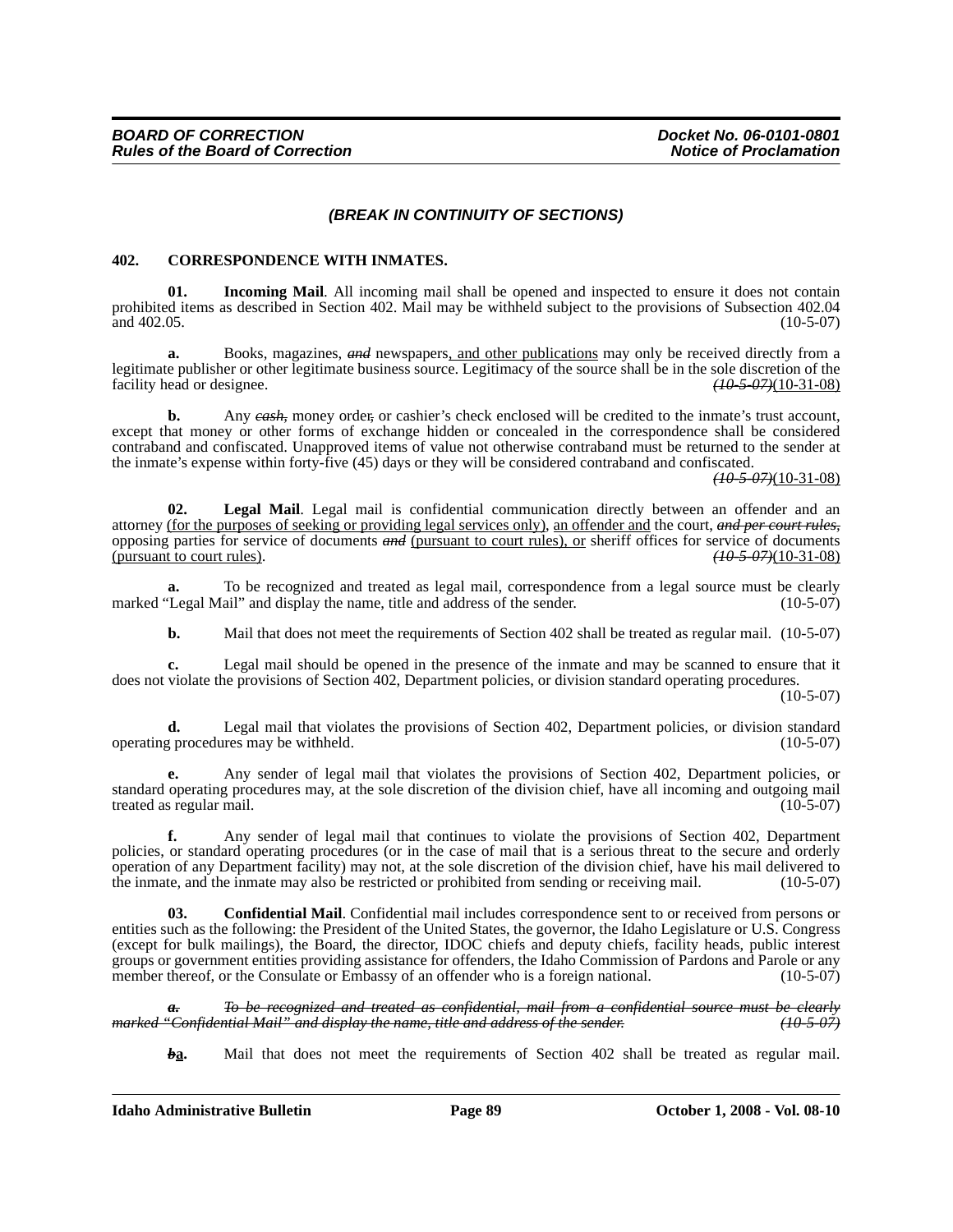| <b>BOARD OF CORRECTION</b>              | Docket No. 06-0101-0801       |
|-----------------------------------------|-------------------------------|
| <b>Rules of the Board of Correction</b> | <b>Notice of Proclamation</b> |

Confidential mail should be opened in the presence of the inmate and may be scanned to ensure that it does not violate the provisions of this section, Department policies, or division standard operating procedures. (10-5-0 violate the provisions of this section, Department policies, or division standard operating procedures.

*c***b.** Confidential mail that violates the provisions of Section 402, Department policies, or division standard operating procedures may be withheld. (10-5-07)

*d***c.** Any sender of confidential mail that violates the provisions of Section 402, Department policies, or standard operating procedures may, at the sole discretion of the facility head, be restricted or prohibited from sending mail to or receiving mail from any inmate. (10-5-07)

*e***d.** Any sender of legal mail that continues to violate the provisions of Section 402, Department policies, or standard operating procedures (or in the case of mail that is a serious threat to the secure and orderly operation of any Department facility) may not, at the sole discretion of the division chief, have his mail delivered to the inmate, and the inmate may also be restricted or prohibited from sending or receiving mail. (10-5-07)

**04. Prohibited Mail**. Mail, including a publication, which poses a threat to the penological interests of the Board or Department, may be withheld from the inmate. Contraband will always be withheld without regard to this section. The Board has determined that some types of mail always pose a threat to penological interests. The following types of materials are prohibited: (10-5-07)

| a. | Items in a letter or package not authorized by policy or division standard operating procedures;                                                  | $(10-5-07)$ |
|----|---------------------------------------------------------------------------------------------------------------------------------------------------|-------------|
| b. | Packages without prior authorization;                                                                                                             | $(10-5-07)$ |
|    | Publications or items that describe the manufacture of weapons, bombs, explosives, alcohol and<br>drugs, drug paraphernalia, or escape materials; | $(10-5-07)$ |

**d.** Role-playing games and related materials; (10-31-08)

*d***e.** Information related to the crime or identity of another offender; (10-5-07)

*e***f.** Promotional items such as fragrance packs, CDs, computer software, stickers, handbags, T-shirts, baseball caps, in publications, magazines, periodicals etc. (Promotional items will be destroyed and the publication will be forwarded so that the mail process is not delayed);

*f***g.** *Fourth class mail/bulk mail* Junk mail (mail that does not contain a typical Idaho Department of Correction [IDOC] offender mailing address [offender's name, IDOC number, facility, housing unit, etc.] and is similar to the following examples: direct marketing, mass mailings, sales flyers, credit card applications, coupons, etc.). Junk mail will be destroyed;<br>( $\overline{(10-5.07)(10.31.08)}$ ) etc.). Junk mail will be destroyed;

*g***h.** More than one (1) subscription to the same periodical, magazine, etc.; (10-5-07)

**h<sub>i</sub>.** Publications or items evidencing gang involvement or activities (enemy lists, constitutions, structures, codes, signs, symbols, photographs, drawings, training material, clothing, etc.); (10-5-07)

*i***j.** Publications or items advocating that any ethnic, racial, or religious group is inferior or that make such groups an object of ridicule and scorn. However, no publication will be withheld solely because of its appeal to a particular ethnic, racial, or religious group; (10-5-07) a particular ethnic, racial, or religious group;

| jk. | Publications or items that encourage violence between recipients and members of another group; | $(10-5-07)$ |
|-----|------------------------------------------------------------------------------------------------|-------------|
| kl. | Publications not mailed direct from the publisher or a bookstore;                              | $(10-5-07)$ |
| lm. | Clippings from magazines, books, or newspapers;                                                | $(10-5-07)$ |